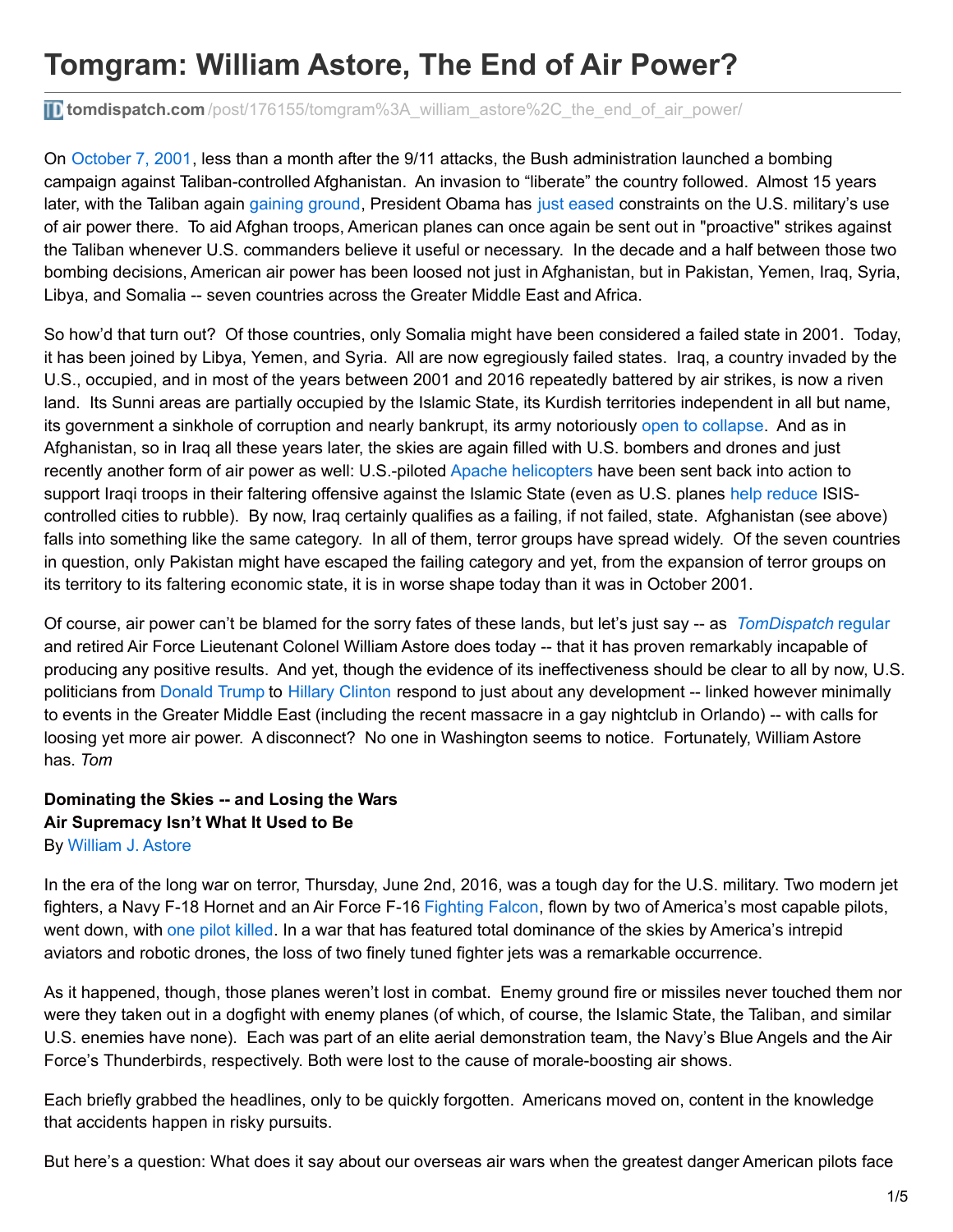involves performing aerial hijinks over the friendly skies of "the homeland"? In fact, it tells us that U.S. pilots currently have not just air [superiority](https://www.wordnik.com/words/air superiority) or air [supremacy](https://www.wordnik.com/words/air supremacy), but total mastery of the fabled "high ground" of war. And yet in Afghanistan, Iraq, and elsewhere in the [Greater](http://www.tomdispatch.com/post/176147/) Middle East, while the U.S. rules the skies in an uncontested way, America's conflicts rage on with no endgame in sight.

In other words, for all its [promise](http://www.tomdispatch.com/post/175665) of devastating power delivered against enemies with remarkable precision and quick victories at low cost (at least to Americans), air power has failed to deliver, not just in the ongoing war on terror but for decades before it. If anything, by providing an illusion of results, it has helped keep the United States in unwinnable wars, while inflicting a heavy toll on [innocent](http://www.alternet.org/books/disturbing-truth-behind-us-drone-assassinations-government-tried-keep-secret) victims on our [distant](https://www.washingtonpost.com/politics/a-desperate-womans-email-from-iraq-reveals-the-high-toll-of-obamas-low-cost-wars/2016/06/09/3e572976-2725-11e6-b989-4e5479715b54_story.html?hpid=hp_no-name_useofforce-315pm-_1%3Ahomepage%2Fstory) battlefields. At the same time, the cult-like [infatuation](http://www.tomdispatch.com/post/175883) of American leaders, from the president on down, with the supposed ability of the U.S. military to deliver such results remains remarkably unchallenged in Washington.

#### **America's Experience with Air Power**

Since World War II, even when the U.S. military has enjoyed total mastery of the skies, the end result has repeatedly been stalemate or defeat. Despite this, U.S. leaders continue to send in the warplanes. To understand why, a little look at the history of air power is in order.

In the aftermath of World War I, with its grim trench warfare and horrific killing fields, early aviators like Giulio Douhet of Italy, Hugh Trenchard of Britain, and Billy Mitchell of the United States imagined air power as the missing instrument of decision. It was, they believed, the way that endless ground war and the meat grinder of the trenches that went with it could be avoided in the future. Unfortunately for those they inspired, in World War II the skies simply joined the land and the seas as yet another realm of grim attrition, death, and destruction.

Here's a quick primer on the American experience with air power:

\* In World War II, the U.S. Army Air [Forces](https://en.wikipedia.org/wiki/United_States_Army_Air_Forces) joined Britain's Royal Air Force in a "combined bomber offensive" against Nazi Germany. A bitter battle of attrition with Germany's air force, the Luftwaffe, ensued. Allied aircrews suffered crippling losses until air superiority was finally achieved early in 1944 during what would be dubbed the "Big [Week](http://www.secondworldwarhistory.com/big-week.asp)." A year later, the Allies had achieved air supremacy and were laying waste to Germany's cities (as they would to Japan's), although even then they faced formidable systems of ground fire as well as elite Luftwaffe pilots in the world's first jet fighters. At war's end, Allied losses in aircrews had been staggering, but few doubted that those crews had contributed immeasurably to the defeat of the Nazis (as well as the Japanese).

\* Thanks to air power's successes in World War II (though they were sometimes [exaggerated](https://en.wikipedia.org/wiki/United_States_Strategic_Bombing_Survey)), in 1947 the Air Force gained its independence from the Army and became a service in its own right. By then, the enemy was communism, and air power advocates like General Curtis [LeMay](https://en.wikipedia.org/wiki/Curtis_LeMay) were calling for the creation of a strategic air command (SAC) made up of long-range bombers armed with city-busting thermonuclear weapons. The strategy of that moment, nuclear "deterrence" via the threat of "massive retaliation," later morphed into "mutually assured destruction," better known by its telling acronym, MAD. SAC never dropped a nuclear bomb in anger, though its planes did drop a few by [accident](https://en.wikipedia.org/wiki/List_of_military_nuclear_accidents). (Fortunately for humanity, none exploded.) Naturally, when the U.S. "won" the Cold War, the Air Force took much of the credit for having contained the Soviet bear behind a thermonuclearcharged fence.

\* Frustration first arrived full-blown in the Korean War (1950-1953). Primitive, rugged terrain and an enemy that went deep underground blunted the effectiveness of bombing. Flak and fighters (Soviet MiGs) inflicted significant losses on Allied aircrews, while U.S. air power [devastated](http://apjjf.org/-Charles-K.-Armstrong/3460/article.html) North Korea, dropping 635,000 tons of bombs, the equivalent in explosive yield of 40 Hiroshima bombs, as well as 32,557 tons of napalm, leveling its cities and [hitting](https://en.wikipedia.org/wiki/Attack_on_the_Sui-ho_Dam) its dams. Yet widespread bombing and near total air superiority did nothing to resolve the stalemate on the ground that led to an unsatisfying truce and a Korea that remains bitterly divided to this day.

\* The next round of frustration came in the country's major conflicts in Southeast Asia in the 1960s and early 1970s.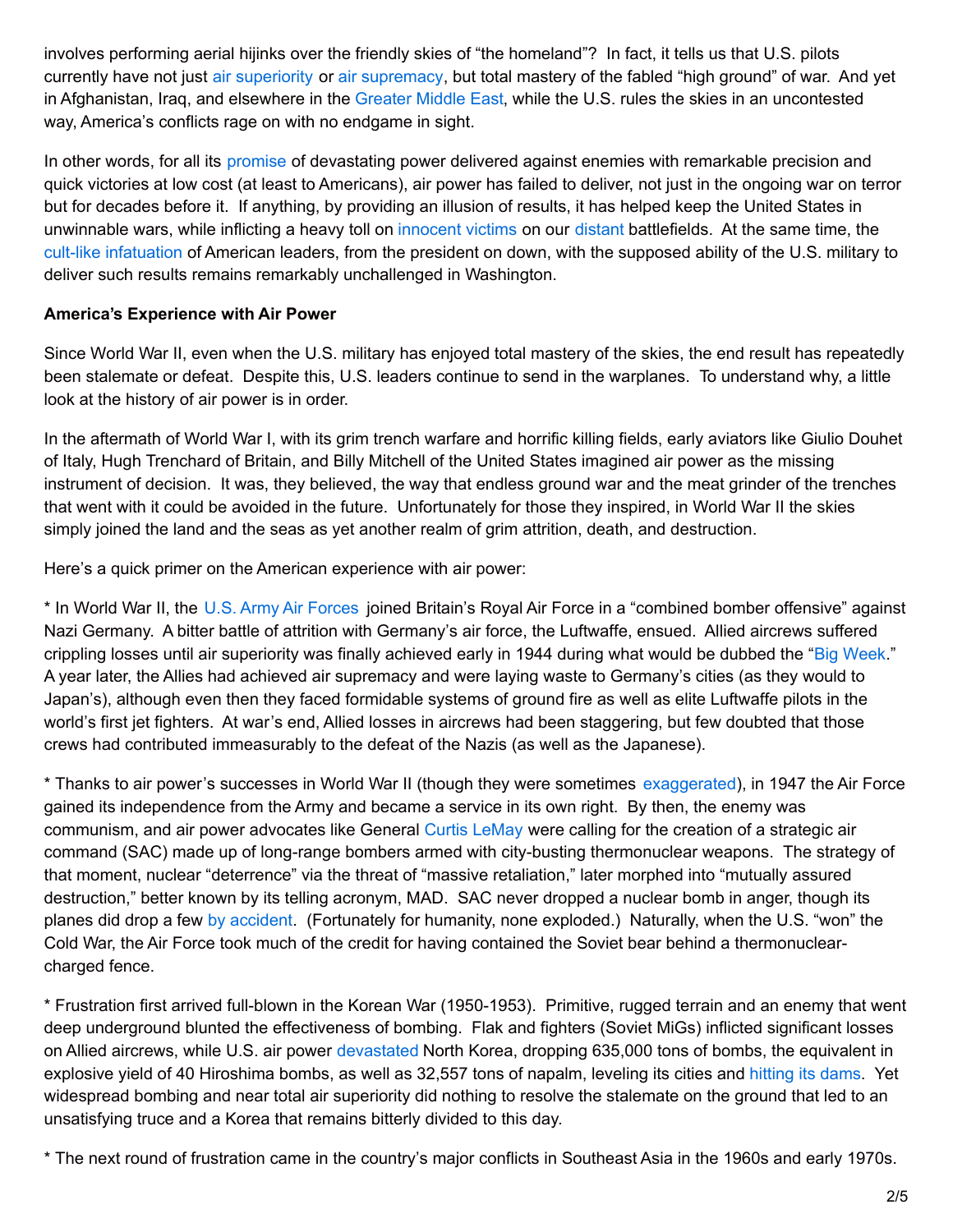American air power bombed, strafed, and sprayed with defoliants virtually everything that moved (and much that didn't) in Vietnam, Laos, and Cambodia. A staggering seven [million](http://libcom.org/history/articles/vietnam-war) tons of bombs, the equivalent in explosive yield to more than 450 Hiroshimas, were dropped in the name of defeating communism. An area equivalent in size to Massachusetts was poisoned with defoliants meant to strip cover from the dense vegetation and jungle of South Vietnam, poison that to this day brings death and [disfigurement](http://www.featureshoot.com/2013/08/heartbreaking-portraits-of-third-generation-agent-orange-victims/) to Vietnamese. The North Vietnamese, with modest ground-fire defenses, limited surface-to-air missiles (SAMs), and a few fighter jets, were hopelessly outclassed in the air. Nonetheless, just as in Korea, widespread American bombing and air superiority, while generating plenty of death and destruction, didn't translate into victory.

**\*** Fast-forward 20 years to Operation Desert Shield/Desert Storm in 1990-1991, and then to the invasion of Iraq in 2003. In both cases, U.S. and coalition air forces had not just air superiority but air supremacy as each time the Iraqi air force fled or was otherwise almost instantly neutralized, along with the bulk of that country's air defenses. Yet for all the hype that followed about "precision bombing" and ["shock](http://www.cnn.com/2003/fyi/news/03/22/iraq.war/) and awe," no matter how air power was applied, events on the ground proved stubbornly resistant to American designs. Saddam Hussein survived Desert Storm to bedevil U.S. leaders for another dozen years. After the 2003 invasion with its infamous "mission [accomplished](http://www.tomdispatch.com/post/175658)" moment, Iraq degenerated into insurgency and civil war, aggravated by the loss of critical [infrastructure](http://www.globalresearch.ca/crimes-against-humanity-the-destruction-of-iraqs-electricity-infrastructure-the-social-economic-and-environmental-impacts/5355665) like electrical generating plants, which U.S. air power had destroyed in the opening stages of the invasion. Air supremacy over Iraq led not to long-lasting victory but to an ignominious U.S. [withdrawal](http://www.democracynow.org/2011/12/16/us_withdrawal_from_iraq_in_terms) in 2011.

\* Now, consider the "war on terror," preemptively announced by George W. Bush in 2001 and still going strong 15 years later. Whether the target's been al-Qaeda, the Taliban, al-Shabbab, al-Qaeda on the Arabian Peninsula, or more recently the Islamic State, from the beginning U.S. air power enjoyed almost historically unprecedented mastery of the skies. Yet despite this "asymmetric" advantage, despite all the bombing, missile strikes, and drone strikes, "progress" proved both "fragile" and endlessly "reversible" (to use words General David Petraeus applied to his "surges" in Iraq and Afghanistan). In fact, [12,000](http://www.counterpunch.org/2016/05/30/airstrikes-on-isis-are-reducing-their-cities-to-ruins/) or so strikes after Washington's air war against ISIS in Syria and Iraq began in August 2014, we now know that intelligence estimates of its success had to be deliberately [exaggerated](http://www.thedailybeast.com/articles/2015/09/09/exclusive-50-spies-say-isis-intelligence-was-cooked.html) by the military to support a conclusion that bombing and missile strikes were effective ways to do in the Islamic State.

So here we are, in 2016, 25 years after Desert Storm and nearly a decade after the [Petraeus](http://foreignpolicy.com/2013/10/29/how-we-won-in-iraq/) "surge" in Iraq that purportedly produced that missing mission accomplished moment for Washington -- and U.S. air assets are again in action in Iraqi and now Syrian skies. They are, for instance, flying ground support missions for Iraqi [forces](http://www.ndtv.com/world-news/iraqi-army-storms-to-edge-of-isis-held-falluja-under-us-air-support-1413654) as they attempt to retake Falluja, a city in al-Anbar Province that had already been "liberated" in 2004 at a high cost to U.S. ground troops and an even higher one to Iraqi civilians. Thoroughly devastated back then, Falluja has again found itself on the receiving end of American air power.

If and when Iraqi forces do retake the city, they may inherit little more than bodies and rubble, as they did in taking the city of Ramadi last [December](https://www.theguardian.com/world/gallery/2015/dec/29/iraqi-forces-retake-ramadi-isis-in-pictures). About Ramadi, Patrick Cockburn noted last [month](http://www.counterpunch.org/2016/05/30/airstrikes-on-isis-are-reducing-their-cities-to-ruins/) that "more than 70% of its buildings are in ruins and the great majority of its 400,000 people are still displaced" (another way of [saying](http://aphelis.net/destroy-village-order-save-unknown-1968/), "It became necessary to destroy the town to save it"). American drones, meanwhile, continue to soar over foreign skies, assassinating various terrorist ["kingpins](http://www.tomdispatch.com/post/175988/tomgram%3A_andrew_cockburn%2C_how_assassination_sold_drugs_and_promoted_terrorism/)" to little permanent effect.

#### **Tell Me How This Ends**

Here's the "hot [wash](https://en.wikipedia.org/wiki/Hotwash)": something's gone terribly wrong with Washington's soaring dreams of air power and what it can accomplish. And yet the urge to loose the planes only grows stronger among America's political class.



# Buy the book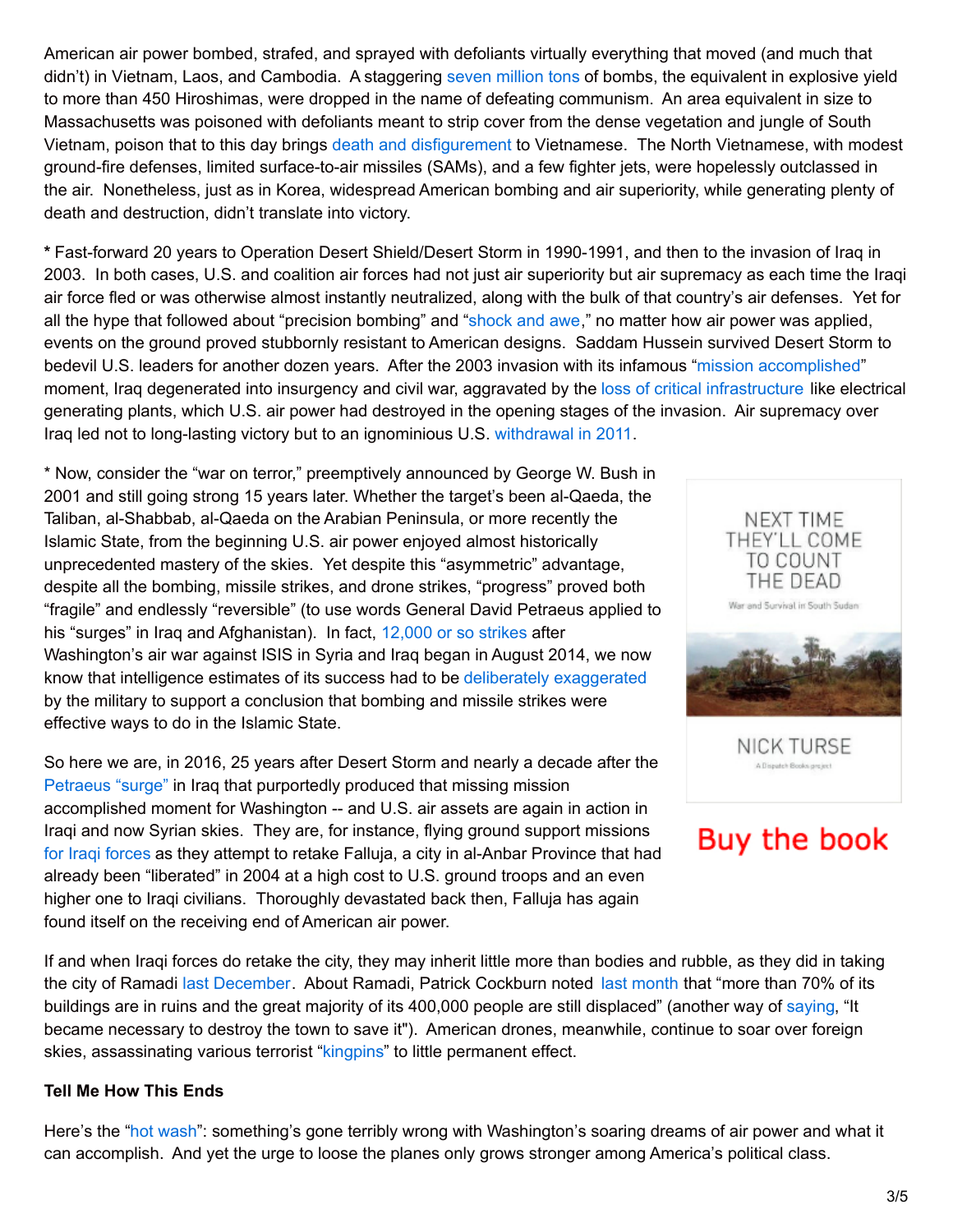Given the frustratingly indecisive results of U.S. air campaigns in these years, one might wonder why a selfprofessed smart guy like Ted Cruz, when still a presidential candidate, would have called for "carpet" [bombing](https://www.washingtonpost.com/news/post-politics/wp/2015/12/05/ted-cruz-vows-to-utterly-destroy-isis-and-carpet-bomb-terrorists/) our way to victory over ISIS, and yet in these years he has been more the norm than the exception in his infatuation with air power. Everyone from Donald Trump to Barack Obama has looked to the air for the master key to victory. In 2014, even Petraeus, home from the wars, declared himself "all in" on more [bombing](http://www.telegraph.co.uk/news/worldnews/middleeast/iraq/10913259/US-should-launch-targeted-military-strikes-on-terrorist-army-Isis-says-General-David-Petraeus.html) as critical to victory (whatever that word might now mean) in Iraq. Only [recently](https://www.washingtonpost.com/opinions/its-time-to-unleash-americas-air-power-in-afghanistan/2016/01/14/a9c3bd42-b979-11e5-99f3-184bc379b12d_story.html) he also called for the loosing of American air power (yet again) in Afghanistan -- not long after which President Obama did just [that](http://www.nytimes.com/2016/06/11/world/asia/obama-us-forces-taliban.html).

Even as air power keeps the U.S. military in the game, even as it shows results (terror leaders killed, weapons destroyed, oil shipments interdicted, and so on), even as it thrills politicians in Washington, that magical victory over the latest terror outfits remains elusive. That is, in part, because air power by definition never occupies ground. It can't dig in. It can't swim like Mao Zedong's proverbial fish in the sea of "the people." It can't sustain persuasive force. Its force is always staccato and episodic.

Its suasion, such as it is, comes from killing at a distance. But its bombs and missiles, no matter how "smart," often miss their intended targets. Intelligence and technology regularly prove themselves imperfect or worse, which means that the deaths of [innocents](http://www.salon.com/2016/05/05/jeremy_scahill_glenn_greenwald_blast_u_s_drone_war_and_assassination_complex_say_liberals_would_never_let_a_republican_get_away_with_obamas_crimes/) are inevitable. This ensures new recruits for the very organizations the planes are intent on defeating and new cycles of revenge and violence amid the increasing vistas of rubble below. Even when the bombs are on target, as happens often enough, and a terrorist leader or "lieutenant" is eliminated, what then? You kill a dozen more? As Petraeus said in a different context: tell me how this [ends](http://www.huffingtonpost.com/greg-mitchell/tell-me-how-this-ends-pet_b_95673.html).

### **Recalling the Warbirds**

From Ronald Reagan to Barack Obama, dropping bombs and firing missiles has been the presidentially favored way of "doing something" against an enemy. Air power is, in a sense, the easiest thing for a president to resort to and, in our world, has the added allure of the high-tech. It looks good back home. Not only does the president not risk the lives of American troops, he rarely risks retaliation of any kind.

Whether our presidents know it or not, however, air power always comes with hidden costs, starting with the increasingly commonplace blowback of retaliatory terrorist strikes on "soft" targets (meaning people) in cities like Paris or Madrid or London. Strikes that target senior members of enemy armies or terrorist organizations often [miss](https://www.hrw.org/reports/2003/usa1203/4.htm), simply stoking yet more of the sorts of violent behavior we are trying to eradicate with our own version of violence. When they don't miss and the leadership of terror groups is hit, as Andrew Cockburn has [shown](http://www.tomdispatch.com/post/175988/tomgram%3A_andrew_cockburn%2C_how_assassination_sold_drugs_and_promoted_terrorism/), the result is often the emergence of even more [radical](http://www.npr.org/sections/parallels/2016/06/06/480957196/taliban-get-a-new-leader-whos-just-as-violent-as-the-old-one) and brutal leaders and the further spread of such movements. In addition, U.S. air power, especially the White [House-run](http://www.tomdispatch.com/post/175551/tomgram%3A_engelhardt,_assassin-in-chief/) drone assassination program, is leading the way globally when it comes to degrading the [sovereignty](http://www.tomdispatch.com/post/175498/tomgram%3A_engelhardt%2C_kicking_down_the_world%27s_door/) of national borders. (Witness the latest drone strike against the head of the Taliban in violation of [Pakistani](http://www.dawn.com/news/1260563) airspace.) Right now, [Washington](https://www.whitehouse.gov/the-press-office/2016/05/23/statement-president-death-taliban-leader-mansur) couldn't care less about this, but it is pioneering a future that, once taken up by other powers, may look far less palatable to American politicians.

Despite the sorry results delivered by air power over the last 65 years, the U.S. military continues to invest heavily in it -- not only in drones but also in ultra-expensive fighters and bombers like the [disappointing](https://bracingviews.com/2014/02/18/the-f-35-fighter-program-america-going-down-in-flames/) F-35 (projected total cost: \$1.4 trillion) and the Air Force's latest, already redundant [long-range](https://en.wikipedia.org/wiki/Long_Range_Strike_Bomber_program) strike bomber (initial acquisition cost: \$80 billion and rising). Dismissing the frustratingly mixed and often destabilizing results that come from air strikes, disregarding the jaw-dropping prices of the latest fighters and bombers, America's leaders continue to clamor for yet more warplanes and yet more bombing.

And isn't there a paradox, if not a problem, in the very idea of winning a war on terror through what is in essence terror bombing? Though it's not something that, for obvious reasons, is much discussed in this country, given the historical record it's hard to deny that bombing *is* terror. After all, that's why early aviators like Douhet and Mitchell embraced it. They believed it would be so terrifyingly effective that future wars would be radically shortened to the advantage of those willing and able to bomb.